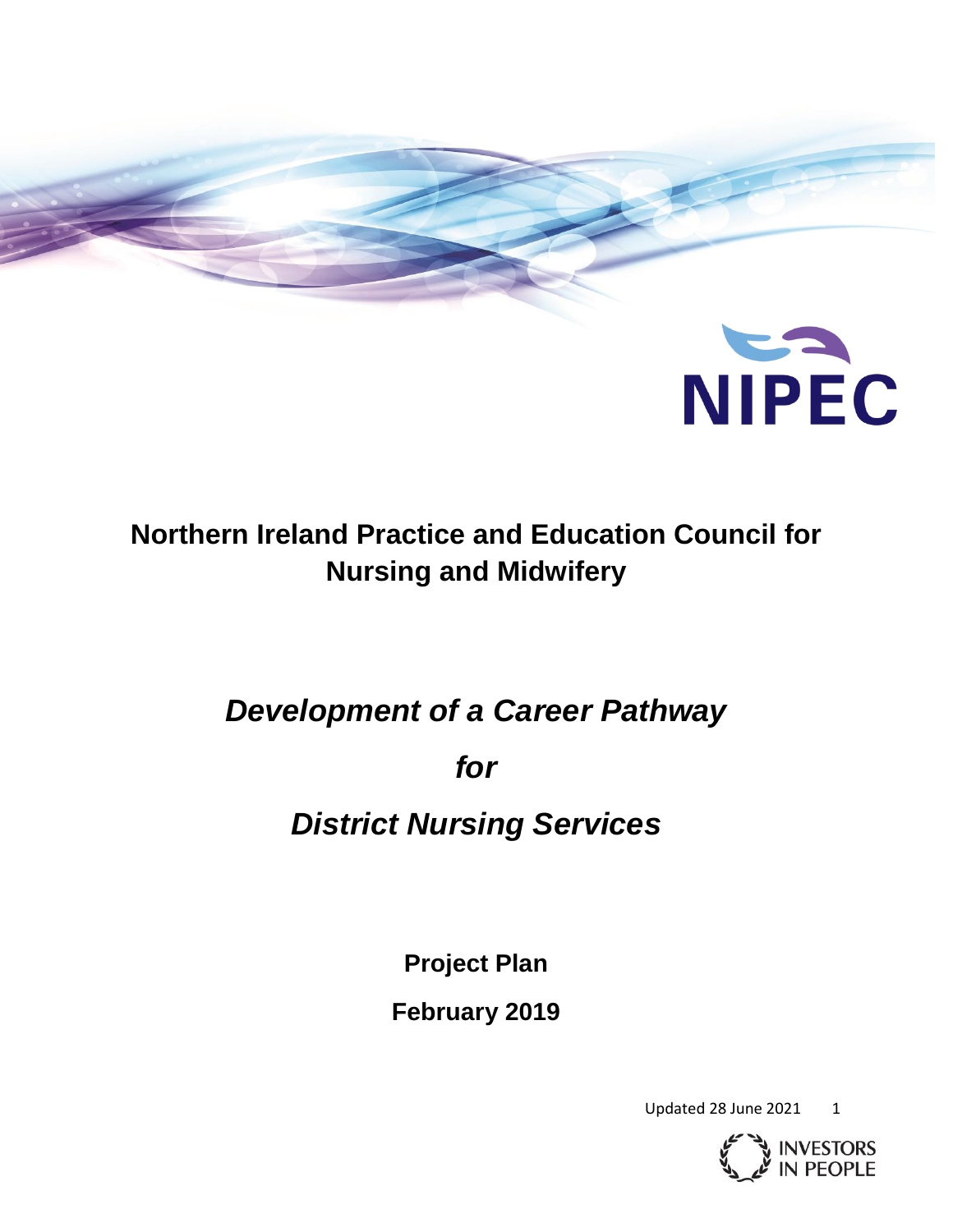## **CONTENT**

| 1.0                 | <b>Introduction</b>                      | Page 1 |
|---------------------|------------------------------------------|--------|
| 2.0                 | <b>Background</b>                        | Page 1 |
| 3.0                 | <b>Project Aims and Objectives</b>       | Page 3 |
| 4.0                 | <b>Methodology</b>                       | Page 3 |
| 5.0                 | <b>Resources</b>                         | Page 4 |
| 6.0                 | <b>Dissemination and Implementation</b>  | Page 4 |
| 7.0                 | <b>Equality and Governance Screening</b> | Page 4 |
| 8.0                 | <b>Evaluation</b>                        | Page 5 |
| <b>Appendix One</b> |                                          | Page 6 |
| <b>Appendix Two</b> |                                          | Page 7 |
| <b>References</b>   |                                          | Page 8 |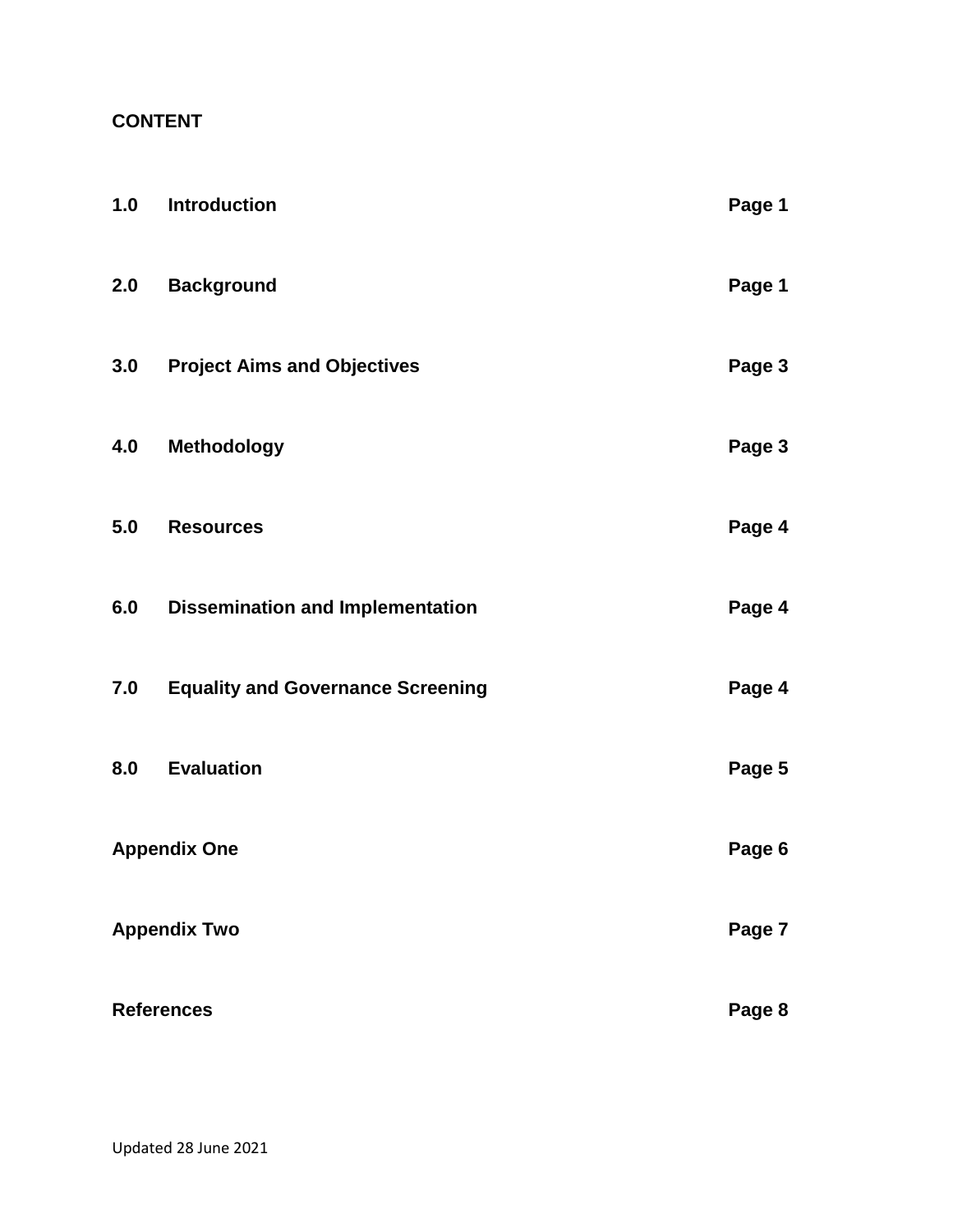## **1.0 Introduction**

On behalf of the Chief Nursing Officer, NIPEC co-produced a *Career Framework for Specialist Nursing (*2018) to support all those nurses working in Specialist roles in Northern Ireland; the Steering Group was chaired by Heather Monteverde and involved key stakeholders throughout NI, including Specialist Nurses and relevant Service Users. As part of this work it was intended that competencies and a job description would be developed for District Nurses through identifying specific core educational requirements supported by an NMC recordable Specialist Practice Qualification. It was agreed that this should be completed within a career pathway for all key roles within the District Nursing Service The Chief Nursing Officer therefore commissioned NIPEC to undertake the development of a career pathway for District Nursing services in its 2019/2020 Business Plan.

## **2.0 Background**

Northern Ireland has embarked on an unprecedented programme of change. The *District Nursing Framework* (2018) published by the Department of Health sets out the way forward for the delivery of a world class district nursing service that will be available 24 hours a day. It is designed to support the delivery of safe and effective person centred care by district nurses and their teams in community settings, in line with the overall ambitions *of Health and Wellbeing 2026: Delivering Together (DOH 2016).* The District Nursing framework comes with the endorsement of the World Health Organisation: the International Council for Nurses and is the planned strategic direction for district nursing service for the next eight years.

The District Nursing Service is a fundamental component of Northern Ireland's health and social care system. Staff who work in the District Nursing Teams play essential roles in enabling people to be cared for in their own homes through assessing care needs: supporting patients' independence, preventing and treating acute illnesses, managing long term conditions and providing palliative and end of life care.

District nurses play a pivotal role in integrated community teams and are able to work flexibly and in partnership with patients, carers, communities and a range of other professionals, including social care, voluntary workers and carers.

The four key principles in the District Nursing Framework will provide the basis on which the Career Pathway and its components, core competencies, education requirements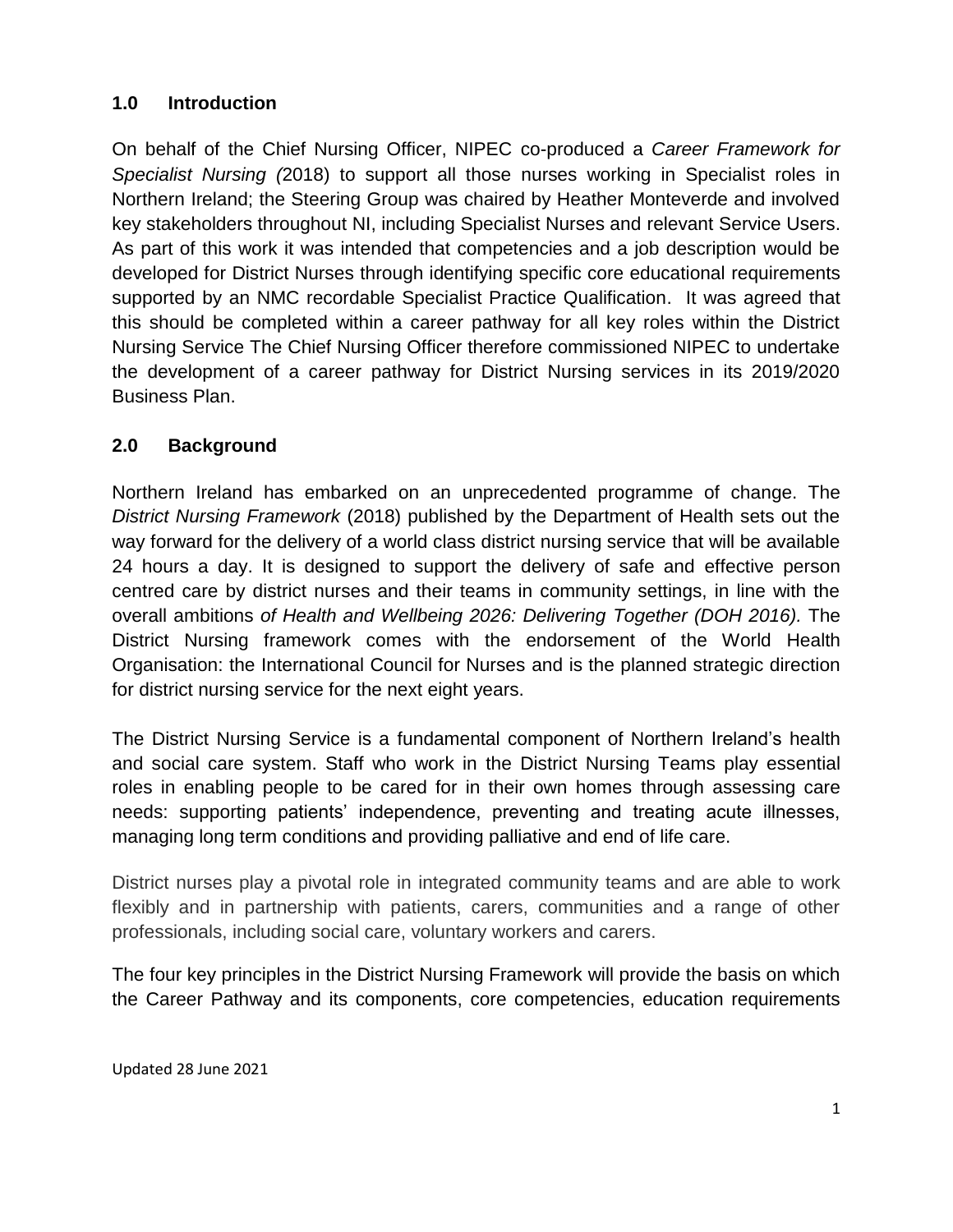and job descriptions will be built. An outcomes based approach has been adopted for the four principles in the framework.

The principles are that Care will be:

- Person Centred:
- Efficient and Effective;
- Expert and
- Integrated and population based around General Practice.

Work has also commenced, led by the Public Health Agency, on behalf of the Department of Health, to support the implementation of the District Nursing Framework. An important element of this is the testing of a prototype *Neighbourhood District Nursing Model of Care (2017)* which provides a comprehensive 24 Hour District Nursing Service. The Neighbourhood District Nursing Team will be an integral part of the enhanced multi-disciplinary primary care team aligned to General Practitioner practices and will be tested in identified areas within the Primary Care Multi-Disciplinary Team across NI. The District Nursing Career Pathway will be informed by and inform the roles essential in the Neighbourhood District Nursing Team.

In addition UK and International models of service delivery (as below) have been reviewed to inform the approach in Northern Ireland. *The Buurtzorg Nederland (Home Care pro*vider model) which was founded in the Netherlands in 2006/2007 is a unique district nursing system which has garnered international acclaim for being entirely nurse-led and cost effective. Although this model is not being adopted in NI it has influenced the thinking of the prototype being tested.

Interestingly Australia has Primary Health Care Networks (PHCN'S) since 2015. Population health planning is the key priority and care can be provided by teams of nurses and other relevant practitioners who are trained to provide community care.

It is useful to note that National Health Service Health Education England has already developed a Career Framework for District Nursing roles (2015) which will be reviewed for relevance to Northern Ireland as well as the District Nursing standards, to support District Nurse education and practice, developed by The Queen's Nursing Institute (QNI) (2014) and The Queen's Nursing Institute Scotland (QNIS) (2015). Additionally the relevant DoH competencies and educational requirements developed for Specialist, Advanced and Consultant Nursing roles will also be applied as appropriate.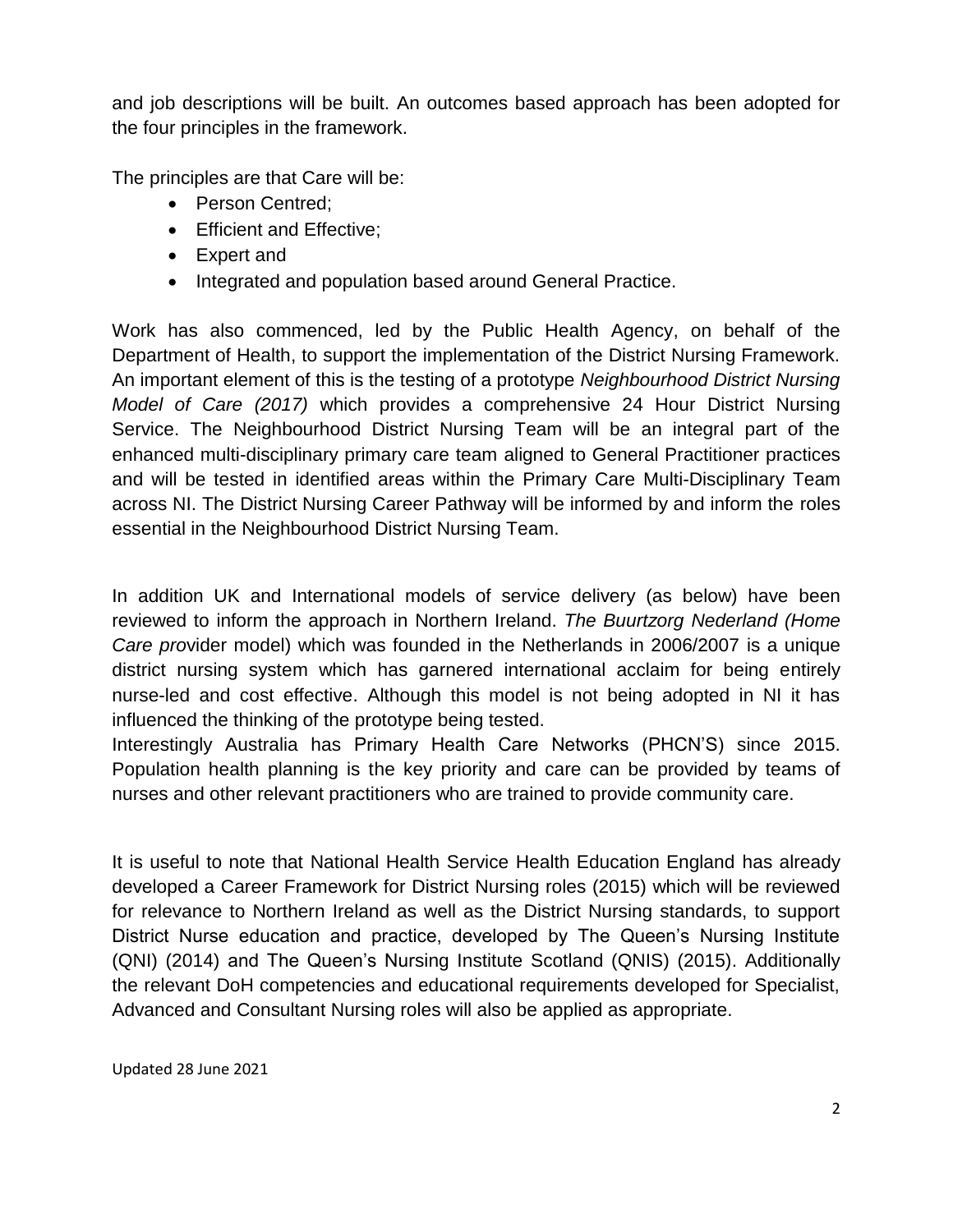### **3.0 Project Aim and Objectives**

#### **3.1 Aim**

The Project Steering Group will develop a career pathway for Nurses and Senior Nursing Assistants working in District Nursing Services.

### **3.2 Objectives**

The objectives of the Project are to identify core education requirements through

- **Example 20** developing and agreeing core competencies
- identifying and agreeing core education and learning requirements
- developing core job descriptions
- **EXECT** developing a microsite on NIPEC's main website hosting all the resources and seek permission for it to be available to access on the NI nursing and midwifery careers website
- submit the completed career pathway for District Nursing Services to the Chief Nursing Officer for approval.

It is intended that all of the above will support the key clinical nursing and Senior Nursing Assistant roles in the Community teams.

### **3.3 Scope of the Project**

The main project outputs will be developed, during the first phase of the project, over a twelve month period commencing in February 2019. It is intended that phase two will see the development of the website and will be completed in four months.

### **4.0 Methodology**

NIPEC has established a Steering Group, chaired by Gabby Tinsley, Community Divisional Nurse, Belfast HSC Trust, and comprises Senior Nurses from the following organisations: HSC Trusts, Public Health Agency, Clinical Education Centre, DoH, Royal College of Nursing, Trade Unions, Queen's University Belfast, Ulster University. Also included on the Steering Group will be representation from Directors of HR Forum and NIPEC Council.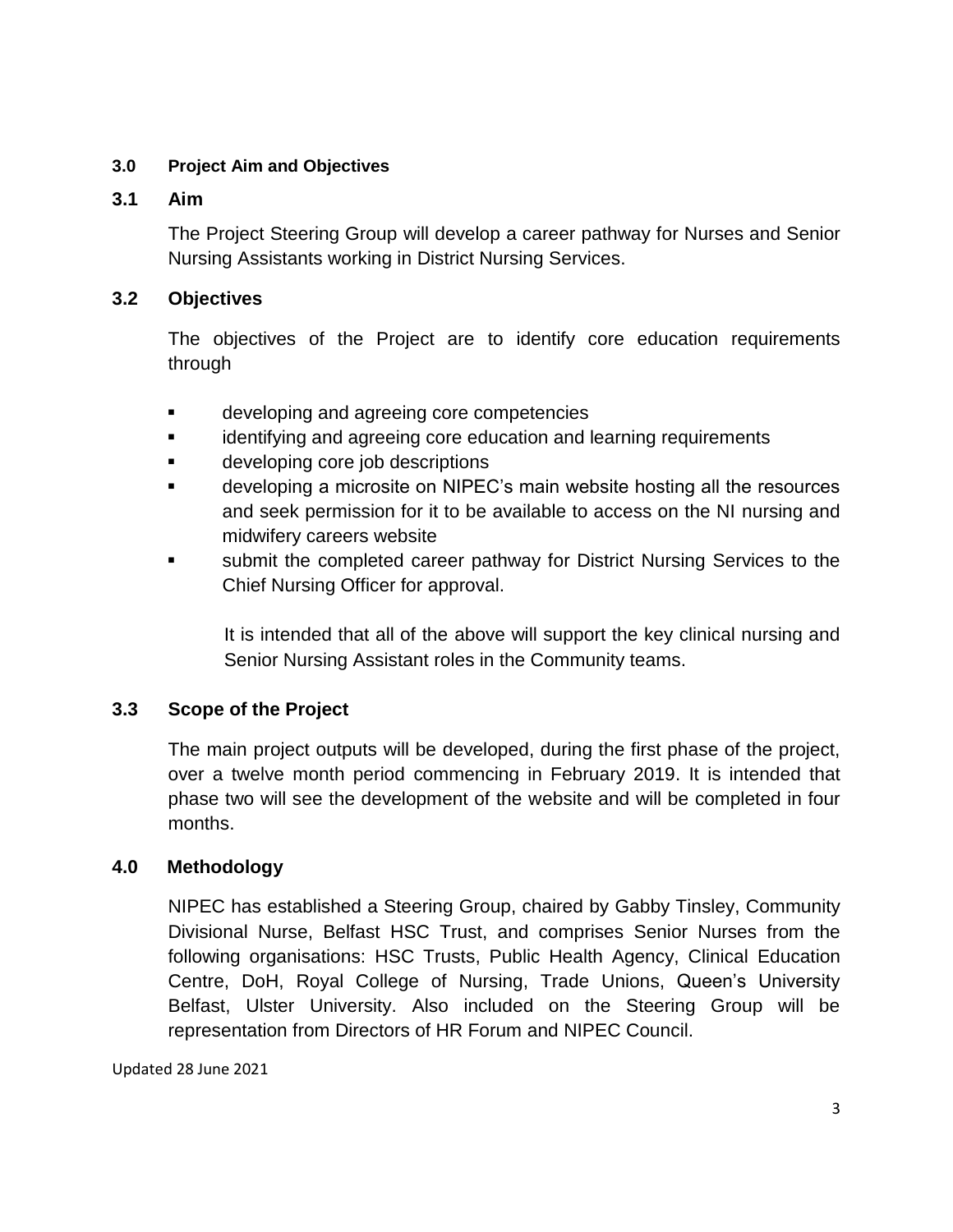A Writing Group will also include District Nurses and Service User/Carers will be set up to develop core competencies for the specific clinical roles in District Nursing Teams, associated education requirements and job descriptions. The outputs developed will be tested with colleagues in Service and with Education Providers before being finalised and signed off by the Steering Group. The final outputs will be submitted to the Chief Nursing Officer for approval.

#### **5.0 Resources**

- 5.1 NIPEC will provide professional project management and administrative support to support the Steering Group meetings.
- 5.2 Any additional support required will be discussed and agreed by NIPEC's business team.

#### **6.0 Dissemination and Implementation**

- 6.1 Communication and consultation processes will be ongoing throughout the project using various mechanisms including the NIPEC website and news bulletin, along with utilisation of key stakeholders' communication mechanisms. This will reflect the progress of the project and encourage individuals' to contribute to and participate in the project at various stages.
- 6.2 On completion of the project, the project will be summarised in a Final Report which will be available on NIPEC's website.

#### **7.0 Equality and Governance Screening**

As required by Section 75, Schedule 9, of the Northern Ireland Act, 1998, any equality implications of this project have been considered. In addition, consideration has been given to the terms of the Human Rights Act 1998. As a result of these considerations a screening of the project has been undertaken and can be viewed at [http://www.hscbusiness.hscni.net/services/2166.htm.](http://www.hscbusiness.hscni.net/services/2166.htm)

Using the Equality Commission's screening criteria; no significant equality implications have been identified. This project will therefore not be subject to an equality impact assessment. The Steering Group members have agreed that any engagement needed with patients/clients can be completed through the District Nursing Framework Implementation Group. The Guidance, however, should be screened before implementation in each of the HSC Trusts.

Updated 28 June 2021 In addition, to ensure NIPEC and its stakeholders are meeting its legal obligations and responsibilities under various *Corporate* Governance areas,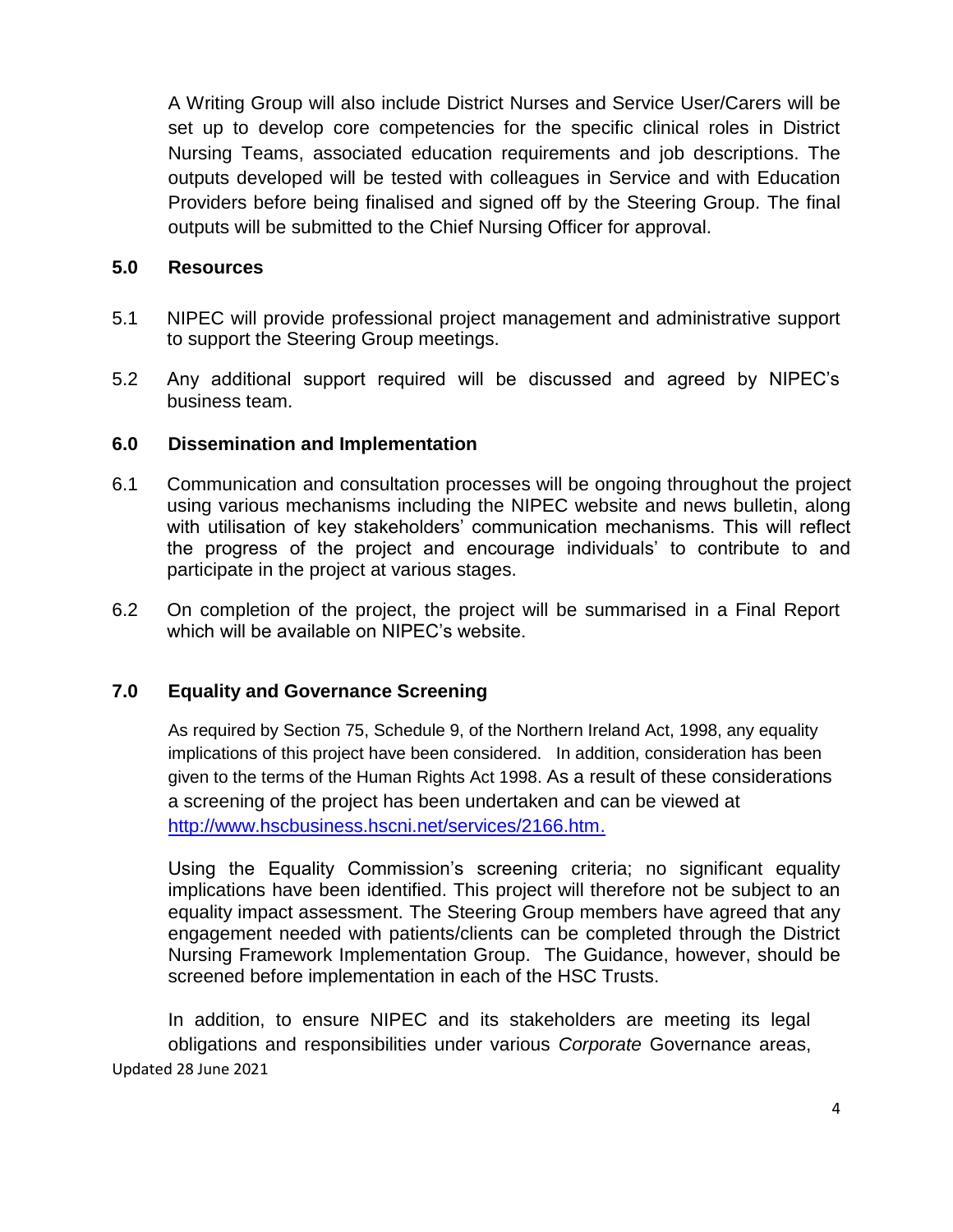the project plan, its aims and objectives and outcomes have been examined and screened for any issues relating to the following areas:

- Risk Management
- Privacy Impact Assessment (PIA)
- Personal Public Involvement (PPI)

A summary of these considerations and any action required is documented in Appendix Two.

#### **8.0 Evaluation**

8.1 Ongoing evaluation of the management of the project will be conducted through NIPEC and will ultimately feed into the progress and outcomes of the project. This evaluation will address the achievements of the objectives outlined in the project plan and the project management process.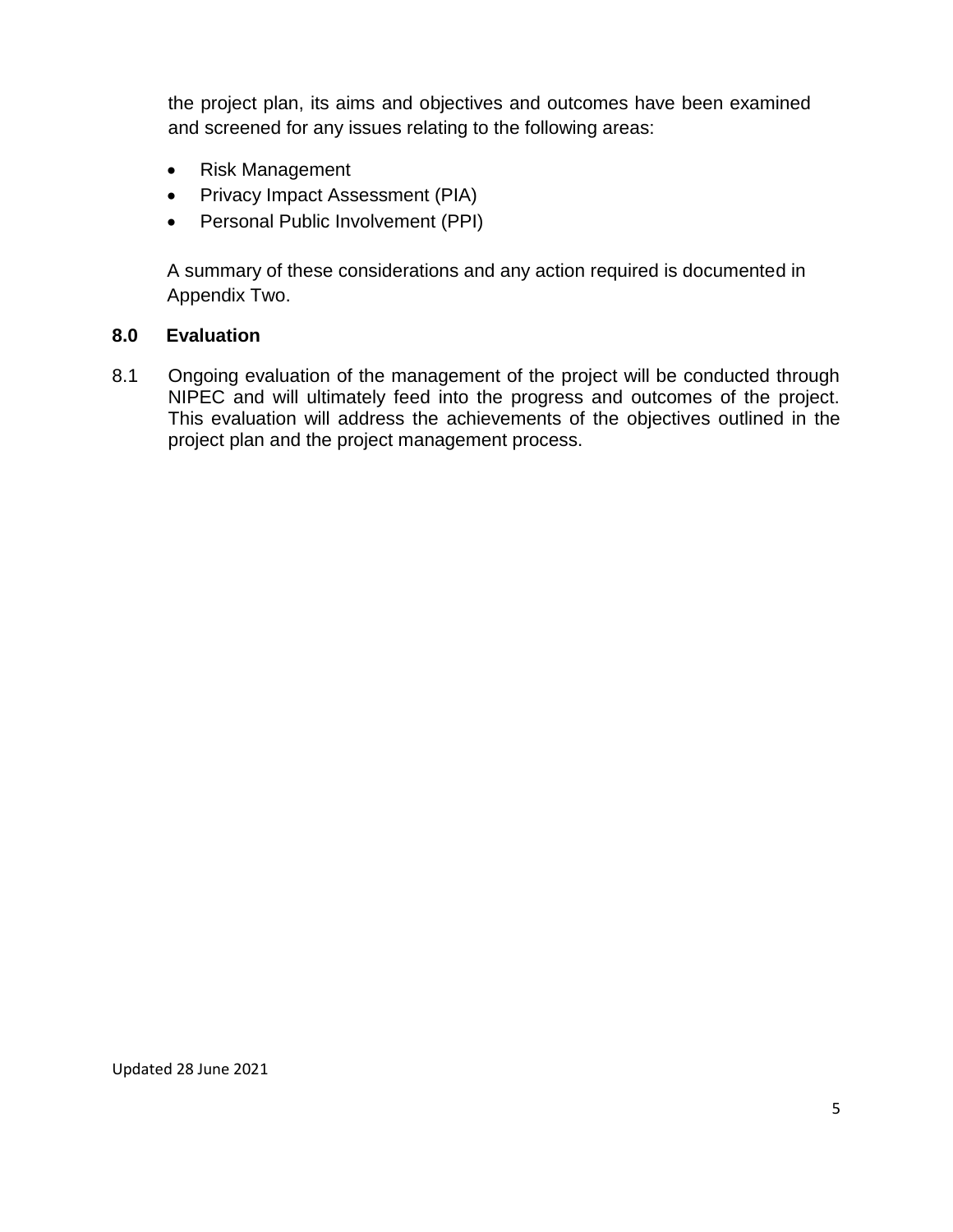|  | <b>Membership of Project Steering Group</b> |
|--|---------------------------------------------|
|--|---------------------------------------------|

| Name                                                                                 | Role                                                                                                                 | Organisation/<br>Group                      |
|--------------------------------------------------------------------------------------|----------------------------------------------------------------------------------------------------------------------|---------------------------------------------|
|                                                                                      |                                                                                                                      | Represented                                 |
| <b>Gabby Tinsley</b><br>(Chair)                                                      | <b>Community Divisional Nurse: Adult,</b><br><b>Community &amp; Older Peoples Service</b><br>(Retired from Jul 2019) | <b>BHSCT</b>                                |
| <b>Gillian McAleer</b>                                                               | Service Manager, Community Heath Nursing                                                                             | <b>BHSCT</b>                                |
| Roisin McSwiggan<br>from Mar 2020                                                    | <b>Community Divisional Nurse: Adult,</b><br><b>Community &amp; Older Peoples Service</b>                            | <b>BHSCT</b>                                |
| <b>Ashley Ramsay</b>                                                                 | Area Manager                                                                                                         | <b>NHSCT</b>                                |
| Veronica Cleland                                                                     | <b>Operational Manager - Nurse Lead</b>                                                                              | <b>SEHSCT</b>                               |
| Colleen McCabe until<br>Feb 2021<br>Grace Sloane &<br>Cathrine Reid from<br>Mar 2021 | Intermediate Care & District Nursing Team<br>Manager, Newry                                                          | <b>SHSCT</b>                                |
| Claire Cartin until Mar<br>2021<br>Paula Devlin from<br>April 2021                   | <b>Primary Care and Community Co-ordinator</b>                                                                       | <b>WHSCT</b>                                |
| Pamela Craig<br>Dawn Ferguson from<br>Mar 2020                                       | <b>NHSC Trust Nursing Workforce Lead</b><br><b>SHSC Trust Nursing Workforce Lead</b>                                 | <b>HSC Trust</b><br><b>Workforce Leads</b>  |
| Liz Doran                                                                            |                                                                                                                      | <b>Service User</b>                         |
| Rose McHugh                                                                          | <b>Nurse Consultant</b>                                                                                              | <b>Public Health</b><br>Agency              |
| <b>Fiona Devlin</b>                                                                  |                                                                                                                      | Royal College of<br><b>Nursing</b>          |
| <b>Marion Ritchie until</b><br>December 2020<br>Anne Speed from Jan<br>2021          |                                                                                                                      | Unison                                      |
| Maura McKenna                                                                        | <b>Trade Union Co-ordinator</b>                                                                                      | <b>Regional Trade</b><br><b>Union Forum</b> |
| Deirdre                                                                              | <b>Senior Education Manager</b>                                                                                      | Clinical                                    |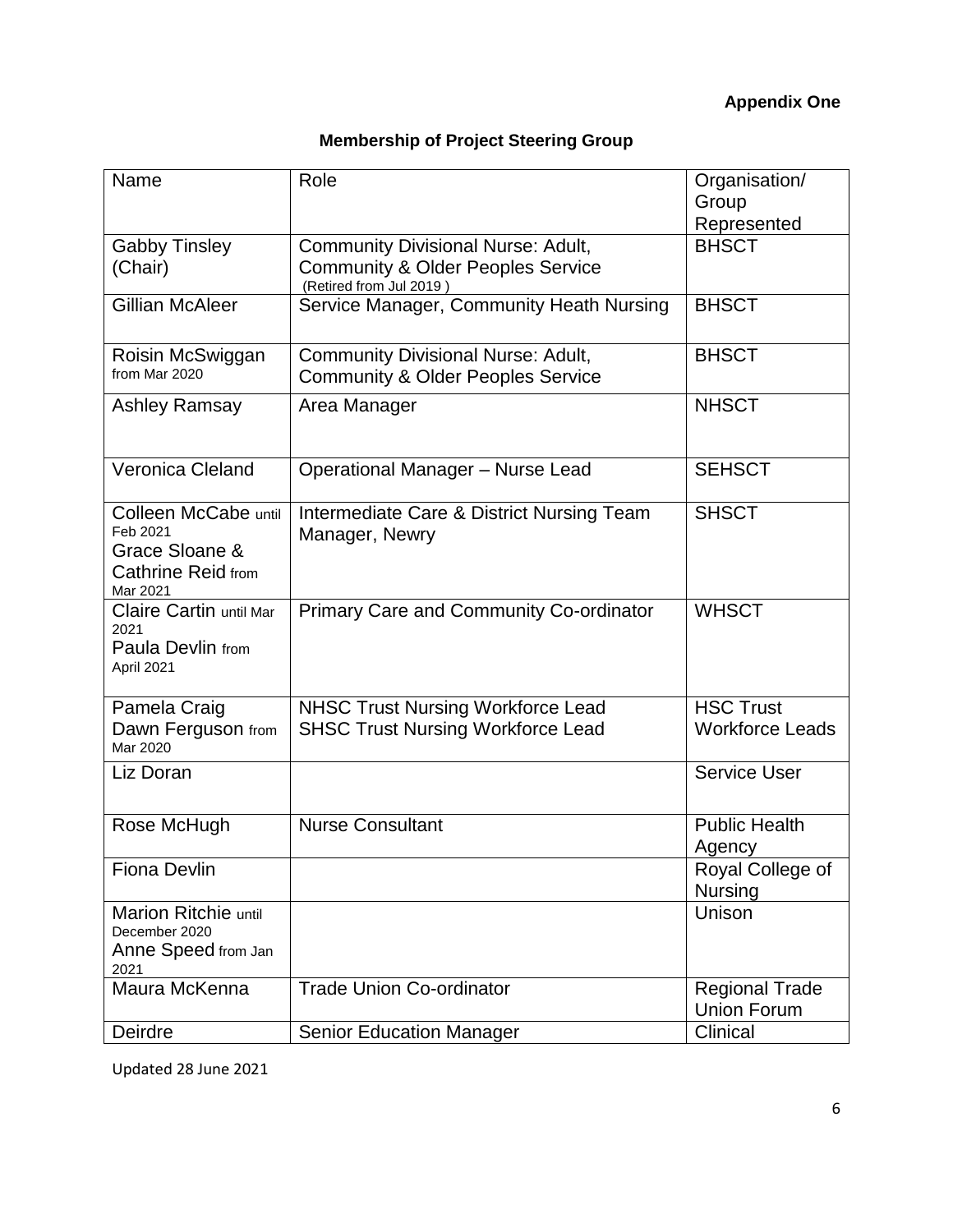| Cunningham until Oct<br>2020 |                                           | <b>Education Centre</b>   |
|------------------------------|-------------------------------------------|---------------------------|
| Sharon Maginn from           |                                           |                           |
| Feb 2021                     |                                           |                           |
| <b>Mary Frances</b>          | <b>Nursing Officer</b>                    | Department of             |
| <b>McManus</b>               |                                           | Health                    |
| Michael Riddell              | Human Resources Business Partner          | Directors of HR           |
|                              |                                           | Forum                     |
| Dr Deborah                   | Lecturer (Education), School of Nursing & | Queen's                   |
| Coleman until Mar 2021       | Midwifery                                 | <b>University Belfast</b> |
| Debbie Duncan &              |                                           |                           |
| Catherine                    |                                           |                           |
| Monaghan from April          |                                           |                           |
| 2021                         |                                           |                           |
| <b>Hilary Thompson</b>       | Lecturers in Nursing                      | <b>Ulster University</b>  |
| Janice Reid from Jan         |                                           |                           |
| 2020 to Sept 2020            |                                           |                           |
| <b>Alison Baxendale</b>      | <b>Council Member</b>                     | <b>NIPEC Council</b>      |
| Cathy McCusker               | <b>Senior Professional Officer</b>        | <b>NIPEC</b>              |
| (Project Lead)               |                                           |                           |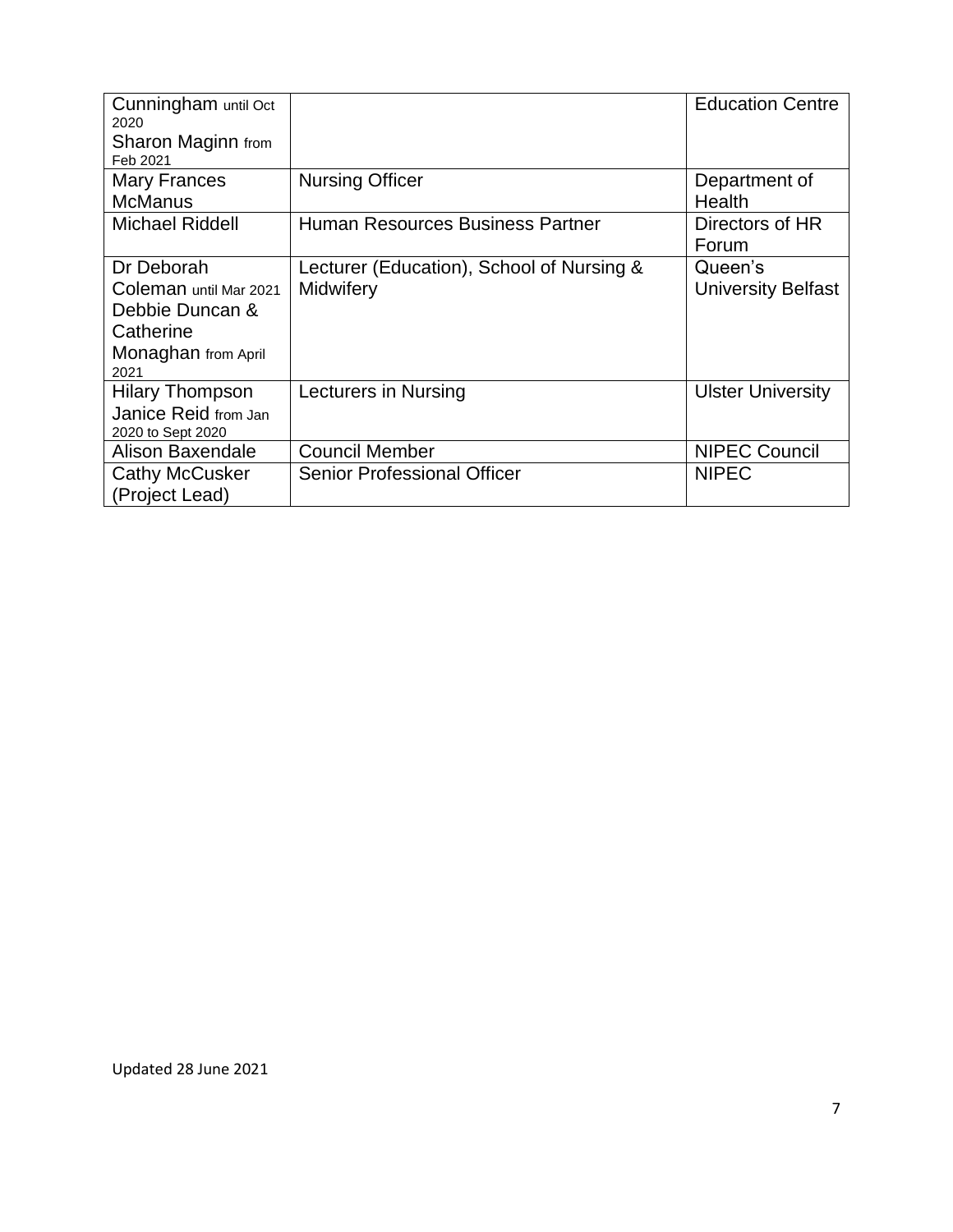## **Outcome of Screening Assessment**

| <b>Screening Assessment</b>                                                                                                                                                                                                                                                                                                                                          | <b>Comments</b>                                                                                                                                                                                                                                                                                                                                                                                 |  |  |  |
|----------------------------------------------------------------------------------------------------------------------------------------------------------------------------------------------------------------------------------------------------------------------------------------------------------------------------------------------------------------------|-------------------------------------------------------------------------------------------------------------------------------------------------------------------------------------------------------------------------------------------------------------------------------------------------------------------------------------------------------------------------------------------------|--|--|--|
| <b>Risk Management questions</b>                                                                                                                                                                                                                                                                                                                                     |                                                                                                                                                                                                                                                                                                                                                                                                 |  |  |  |
| Have any risks been identified?<br>If no - no further action is required. If yes then,<br>What is the potential impact of these?<br>How can these be mitigated or have alternatives options<br>been identified which would have a lower risk outcome?<br>Where negative impacts are unavoidable, has clarity<br>been given to the business need that justifies them? | 9 October 2019<br>Discussed potential for a possible<br>negative financial impact for HSC<br>Trusts in the development of some<br>of the elements within the career<br>pathway. It is believed that this risk<br>does not apply to all roles within<br>the career pathway and like the<br><b>Specialist Nursing Framework will</b><br>not change individuals existing<br>terms and conditions.  |  |  |  |
| <b>Privacy Impact Assessment questions</b>                                                                                                                                                                                                                                                                                                                           |                                                                                                                                                                                                                                                                                                                                                                                                 |  |  |  |
| Will the project/initiative use personal information and/or<br>pose genuine risks to the privacy of the individual?                                                                                                                                                                                                                                                  | The website will promote careers in<br>District Nursing but only with the<br>individuals consent and will be<br>submitted by the individual                                                                                                                                                                                                                                                     |  |  |  |
| Will the project/initiative result in a change of law, the use of<br>new and intrusive technology or the use of private or<br>sensitive information, originally collected for a limited<br>purpose, to be reused in a new and unexpected way?                                                                                                                        | <b>No</b>                                                                                                                                                                                                                                                                                                                                                                                       |  |  |  |
| <b>Personal and Public Involvement questions</b>                                                                                                                                                                                                                                                                                                                     |                                                                                                                                                                                                                                                                                                                                                                                                 |  |  |  |
| Will the project/initiative require input from patients/clients?<br>If no - no further action is required.<br>If yes - please apply NIPEC's Personal and Public<br>Involvement Policy.                                                                                                                                                                               | This project is running in parallel to<br>the District Nursing Framework<br>Implementation Team and<br><b>Neighbourhood District Nursing</b><br>Teams which will have input from<br>patients & service users. The<br>outputs of this project will be<br>shared through these groups and<br>therefore direct involvement with<br>patients and service users is not<br>required for this project. |  |  |  |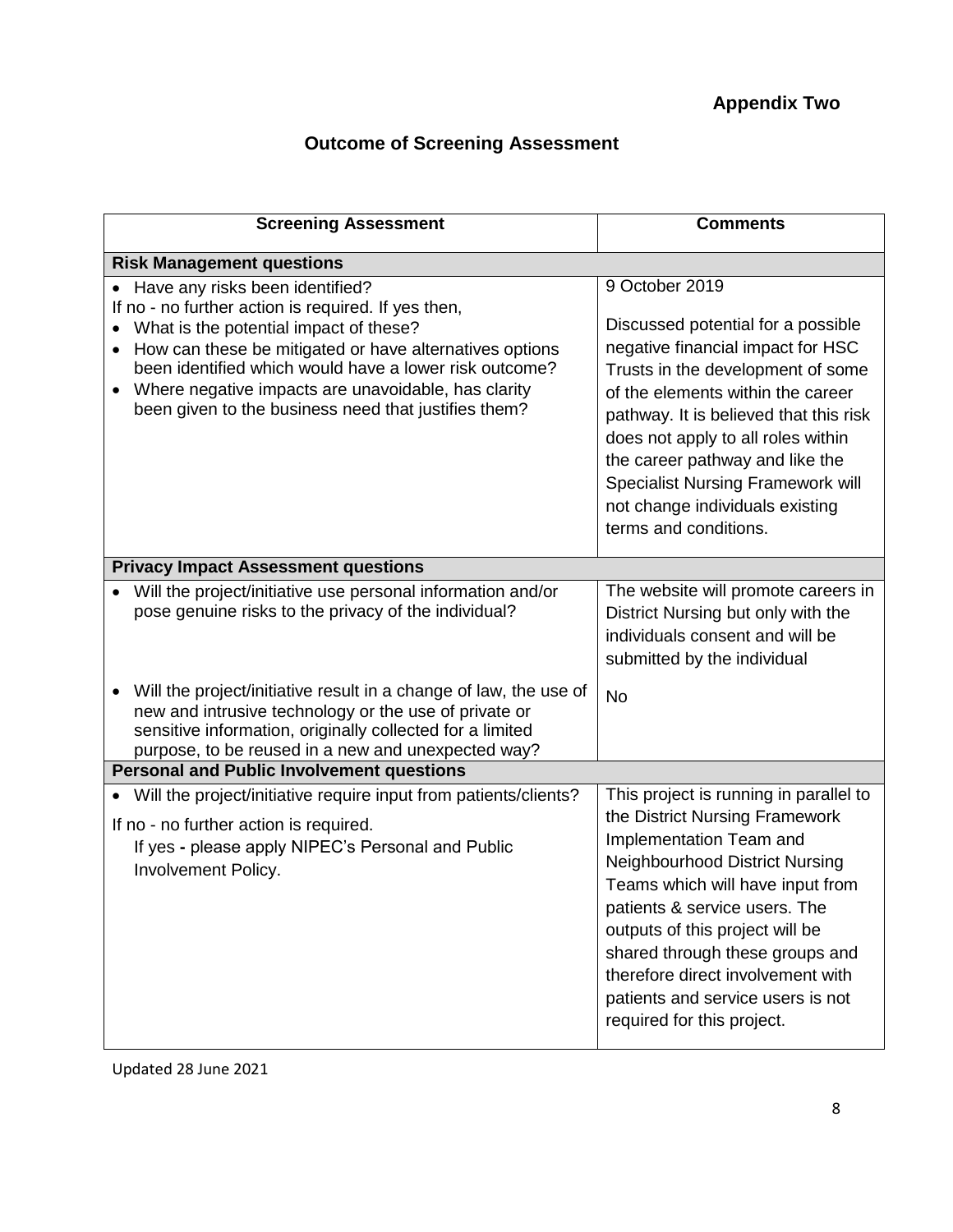#### **References**

Department of Health & NIPEC (2018) *Career Framework for Specialist Nursing Roles*

Department of Health (2018) A *District Nursing Framework 2018-2026: 24 Hour District Nursing Care No Matter Where You Live.* Belfast: DoH

Department of Health NI (2016) *Health and Wellbeing 2026: Delivering Together*

PHA: *Neighbourhood District Nursing Model of Care (2017)*

RCN: *The Buurtzorg Nederland (home care provider) model (2016)*

Health Education England NHS (2015) *District Nursing and General Practice Nursing Service: Education and Career Framework*

The Queen's Nursing Institute (QNI) NHS England (2014) *Developing a National District Nursing Workforce Planning Network*

The Queen's Nursing Institute (QNIS) (2015) *Voluntary Standards for District Nurse Education and Practice*